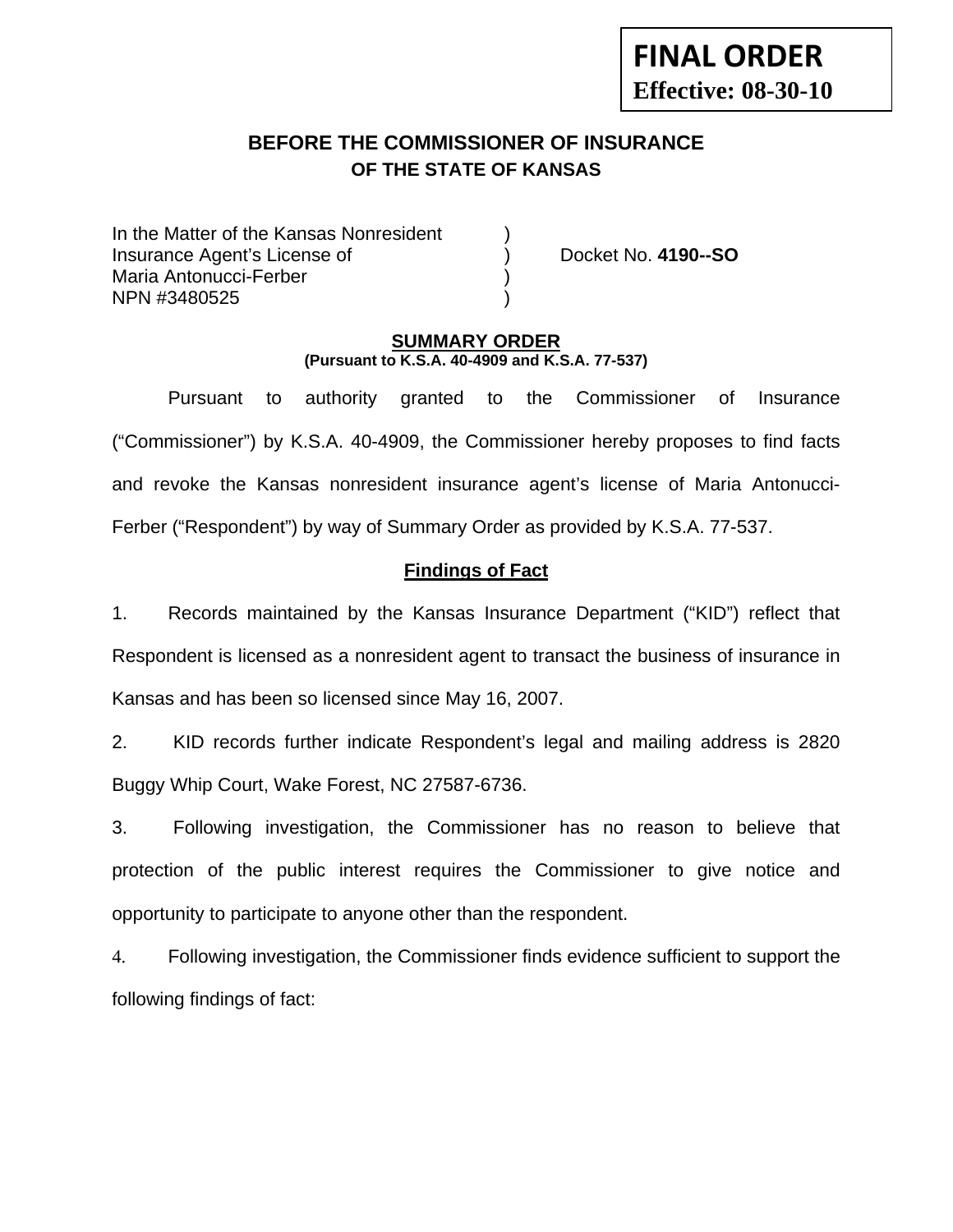5. Respondent was denied a license in her home state of North Carolina by order

effective March 15, 2010, based on criminal history and demonstrated lack of fitness or trustworthiness.

6. Respondent did not report this action to the Kansas Insurance Department within

30 days as required by K.A.R. § 40-7-9(a) and has not reported it to date.

7. By letter of July 14, 2010, counsel for KID wrote to Respondent at her mailing

address of record and invited Respondent to reply within 15 business days if she

disputed the above.

8. To date, the letter has not been returned and Respondent has not replied.

#### **Applicable Law**

9. K.S.A. 40-4909(a) provides, in relevant part:

"The commissioner may deny, suspend, revoke or refuse renewal of any license issued under this act if the commissioner finds that the applicant or license holder has. . .(2) Violated: (A) Any provision of chapter 40 of the Kansas Statutes Annotated, and amendments thereto, or any rule and regulation promulgated thereunder; . . . ." K.S.A. 40-4909(a).

10. "Unless denied licensure pursuant to K.S.A. 2009 Supp. 40-4909, and amendments thereto, a nonresident person shall receive a nonresident agent license if . . . Such person is currently licensed as a resident and in good standing in such person's home state. . . ." K.S.A. 40-4906(a)(1).

11. In addition, the Commissioner may revoke any license issued under the Insurance Agents Licensing Act if the Commissioner finds that the interests of the insurer or the insurable interests of the public are not properly served under such license. K.S.A. 40-4909(b).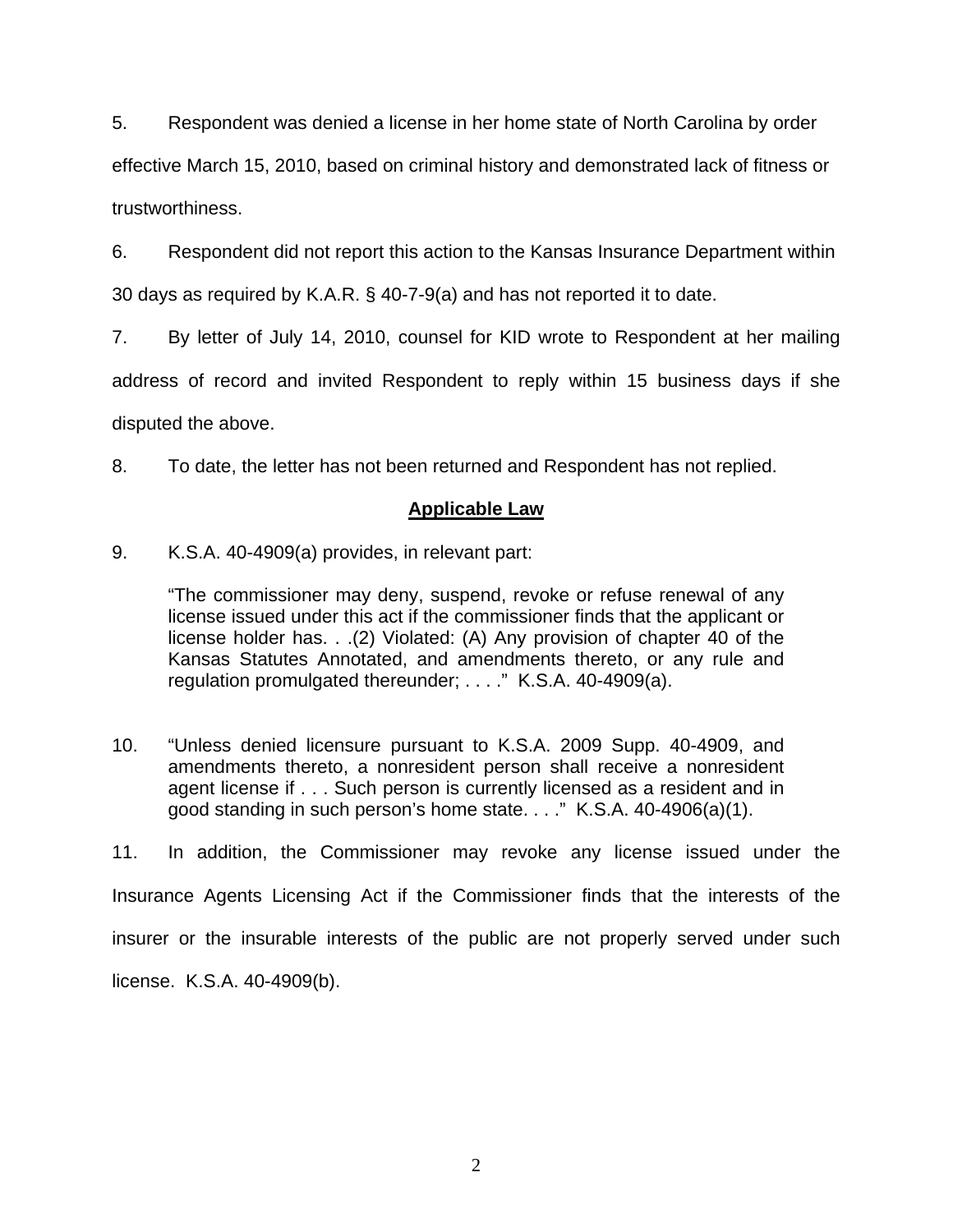#### **Conclusions of Law**

12. The Commissioner has jurisdiction over Respondent as well as the subject matter of this proceeding, and such proceeding is held in the public interest.

13. The Commissioner finds, based on the facts contained in paragraph 5, that Respondent's license may be revoked pursuant to K.S.A. 40-4906(a) because Respondent is no longer licensed and in good standing in her home state and, thus, no longer qualified to hold a reciprocal license.

14. The Commissioner finds, based on the facts contained in paragraphs 5 and 6, that Respondent's license may be revoked, pursuant to K.S.A. 40-4909(a)(2)(A), because Respondent has violated a provision of the chapter 40 of the Kansas Statutes Annotated by failing to report the disciplinary action to the Commissioner.

15. Based on the foregoing findings, the Commissioner concludes that sufficient grounds exist for the revocation of Respondent's insurance agent's license pursuant to K.S.A. 40-4909(a).

16. The Commissioner further concludes Respondent's license may be revoked pursuant to K.S.A. 40-4909(b) because such license is not properly serving the interests of the insurer and the insurable interests of the public.

17. Based on the facts and circumstances set forth herein, it appears that the use of summary proceedings in this matter is appropriate, in accordance with the provisions set forth in K.S.A. 77-537(a), in that the use of summary proceedings does not violate any provision of the law, the protection of the public interest does not require the KID to give notice and opportunity to participate to persons other than Respondent, and after

3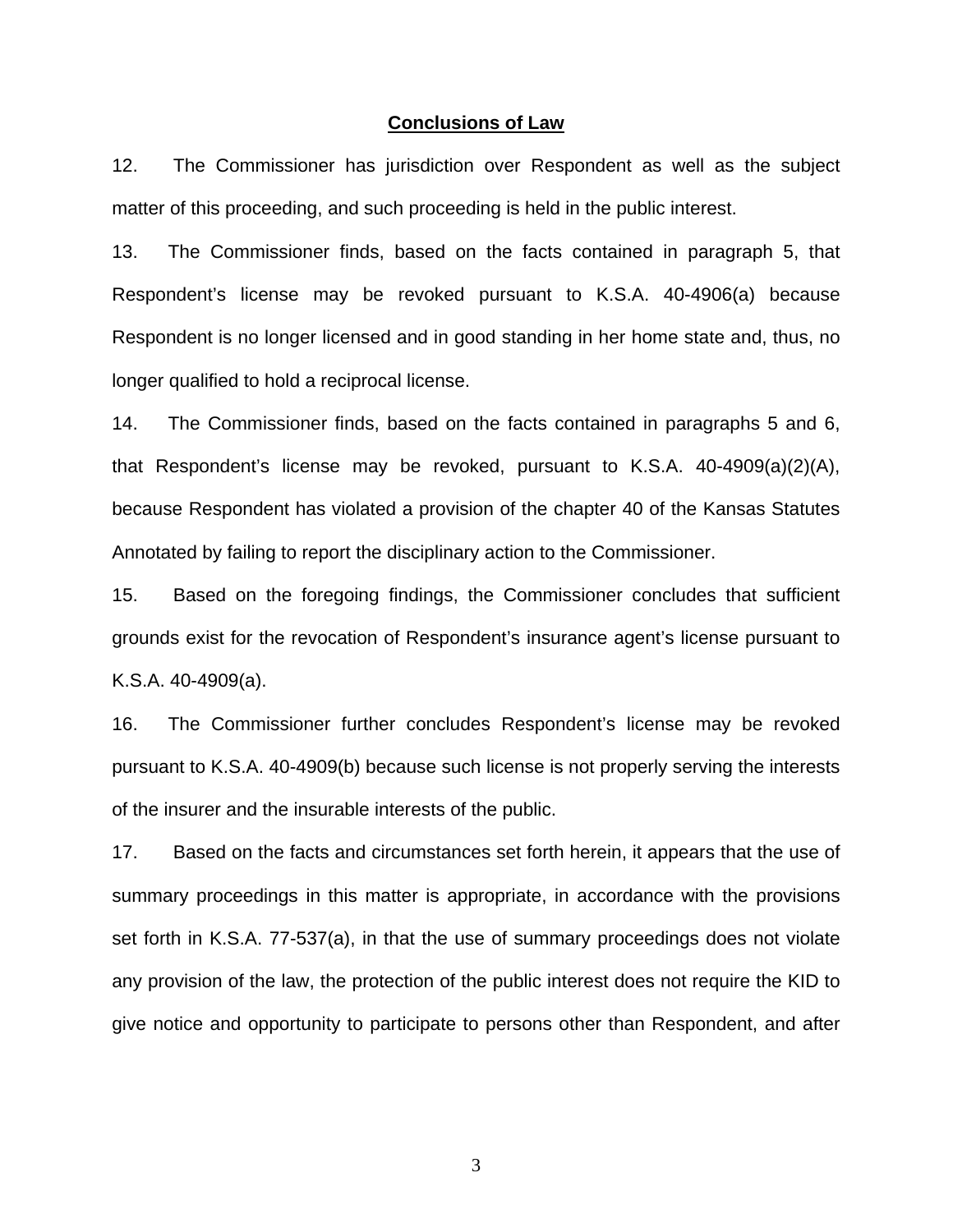investigation, KID believes in good faith that the allegations will be supported to the applicable standard of proof.

 **IT IS THEREFORE ORDERED BY THE COMMISSIONER OF INSURANCE THAT** the Kansas nonresident insurance agent's license of **MARIA ANTONUCCI-FERBER** is hereby **REVOKED. It is further ordered,** that **MARIA ANTONUCCI-FERBER** shall **CEASE and DESIST** from the sale, solicitation, or negotiation of insurance and/or receiving compensation deriving from the sale, solicitation, or negotiation of insurance conducted on and after the effective date of this order.

## IT IS SO ORDERED THIS 11th DAY OF AUGUST 2010, IN THE CITY OF **TOPEKA, COUNTY OF SHAWNEE, STATE OF KANSAS.**



/s/ Sandy Praeger Sandy Praeger Commissioner of Insurance

/s/ John W. Campbell John W. Campbell General Counsel

# **NOTICE OF RIGHTS TO HEARING AND REVIEW**

**Within fifteen (15) days of the date of service of this Summary Order,** 

**Respondent** may submit a written request for a hearing pursuant to K.S.A. 77-537 and

K.S.A. 77-542. Any request for a hearing should be addressed to the following:

 John W. Campbell, General Counsel Kansas Insurance Department 420 S.W.  $9<sup>th</sup>$  Street Topeka, Kansas 66612